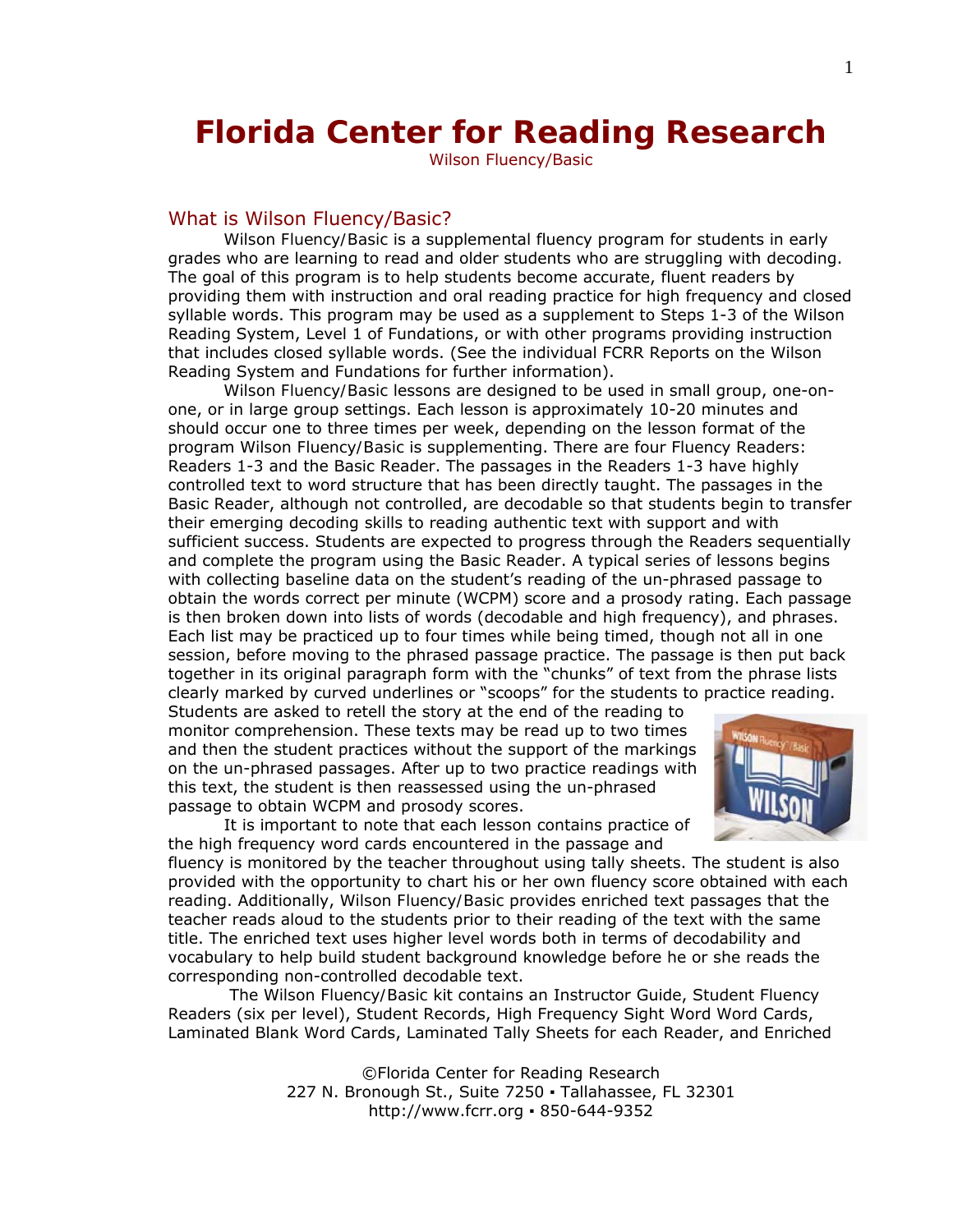Text Passages. A key component to this program is the assessment of student rate, accuracy and prosody. Assessment tools to measure these three areas of fluency are provided for each text. Detailed instructions are included for measuring student fluency levels in words correct per minute (WCPM) and prosody using the 4 level scoring rubric developed by the National Assessment of Educational Progress (NAEP).

### How is Wilson Fluency/Basic aligned with Current Reading Research?

*Wilson Fluency/Basic* was designed based on the research findings identified in the Report of the National Reading Panel (2000). The important relationship between fluency and reading comprehension has been well established in the research (Report of the National Reading Panel, 2000; Snow, Burns, & Griffin, 1998). Students who are able to read smoothly, effortlessly and with proper expression are more likely to understand what they are reading. This program clearly addresses these aspects of fluency. Multiple practice opportunities via repeated reading is a key focus of this program as students are asked to read words and phrases up to four times (Dowhower, 1987).

A one day, five hour professional development is offered specifically for *Wilson Fluency/Basic.* This workshop focuses on explaining the importance of direct, explicit fluency assessment and instruction to participants.

## Research Support for Wilson Fluency/Basic

*Wilson Fluency/Basic* was published in January, 2007 and currently, no empirical research has been conducted to document the effectiveness of this program. Although fluency instruction used within *Wilson Fluency/Basic* is consistent with findings reported by the National Reading Panel (2000), future studies with sound experimental designs including control groups may determine the efficacy of *Wilson Fluency/Basic*.

### Strengths & Weaknesses

Strengths of *Wilson Fluency/Basic:*

- Fluency building progresses from word level to connected text with each passage.
- Tally sheets are user-friendly.
- Students are able to chart their own progress at each step of the lesson.
- Both narrative and expository passages are included.

Weaknesses of *Wilson Fluency/Basic:*

• None were noted.

## Which Florida districts have schools that implement Wilson Fluency/Basic?

At the time of this review, Broward County is the only Florida district implementing *Wilson Fluency/Basic*. They can be contacted at 754-321-2600.

For More Information <http://www.wilsonlanguage.com/index.htm>

> ©Florida Center for Reading Research 227 N. Bronough St., Suite 7250 · Tallahassee, FL 32301 http://www.fcrr.org ▪ 850-644-9352